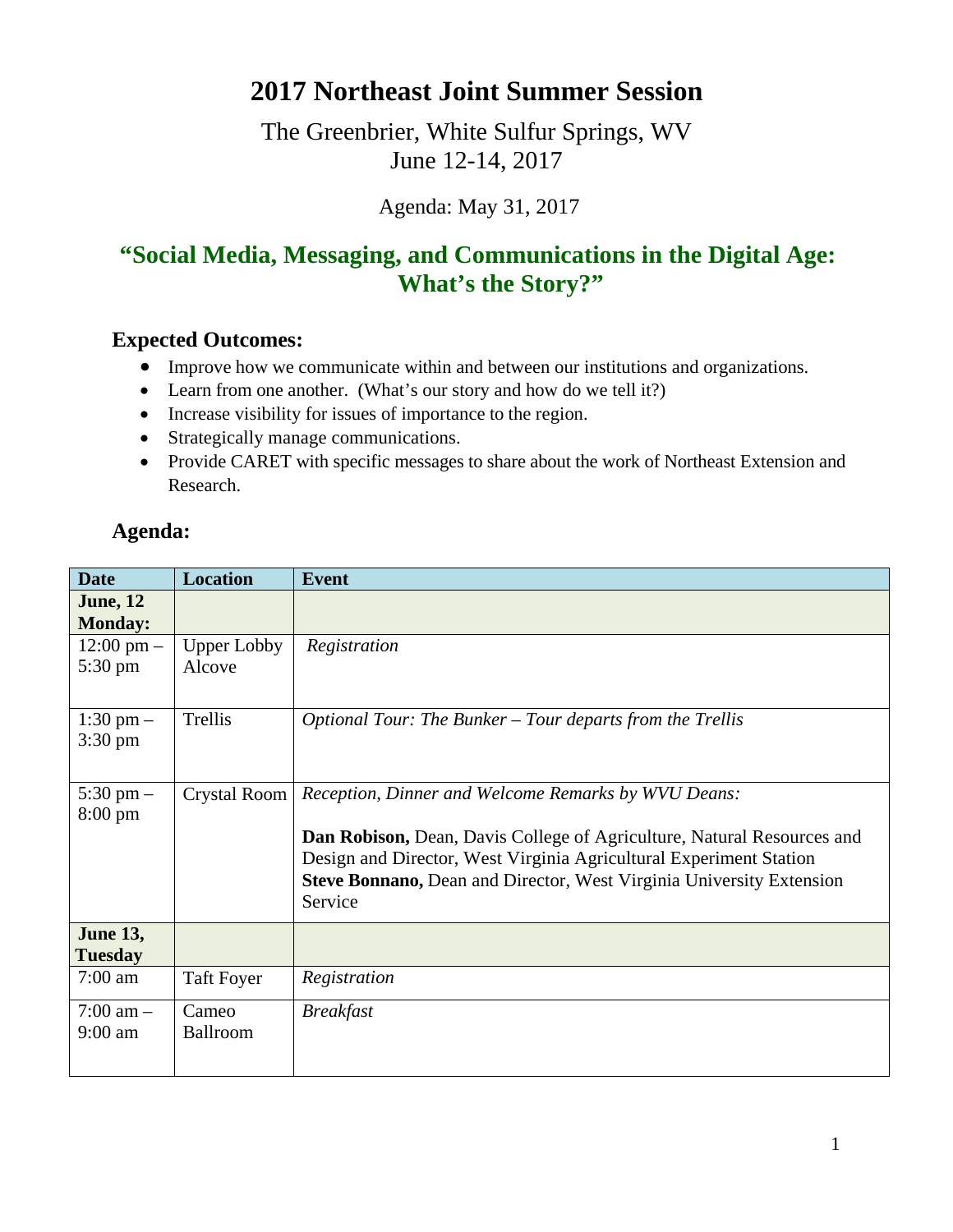| $8:00$ am $-$<br>8:05 am                  | <b>Taft Room</b>  | Welcome:                                                                                                                                                                                                                                                                   |
|-------------------------------------------|-------------------|----------------------------------------------------------------------------------------------------------------------------------------------------------------------------------------------------------------------------------------------------------------------------|
|                                           |                   | <b>Rick Rhodes, Executive Director, NERA</b>                                                                                                                                                                                                                               |
| $8:05$ am $-$<br>8:15 am                  | <b>Taft Room</b>  | Introduction:                                                                                                                                                                                                                                                              |
|                                           |                   | The Digital Age has reshaped the strategic use and management of<br>communications. This session will explore message identification, messaging<br>strategies and effective communications as a means to promote institutional,<br>organizational, and regional awareness. |
|                                           |                   | <b>Moderators:</b><br>Mark Rieger, Chair, NERA<br>Mike O'Neill, Chair, NEED                                                                                                                                                                                                |
| $8:15$ am $-$<br>$9:00$ am                | <b>Taft Room</b>  | What is the story? Important agricultural messages in the digital age                                                                                                                                                                                                      |
|                                           |                   | Julia Weede, Executive Vice President, Education Sector Leader, Edelman                                                                                                                                                                                                    |
| $9:00$ am $-$<br>9:45 am                  | <b>Taft Room</b>  | Telling the agriculture story: two perspectives                                                                                                                                                                                                                            |
|                                           |                   | <b>Faith Peppers, Director of Public Affairs, University of Georgia</b><br>Jenny Nuber, Partner, kglobal                                                                                                                                                                   |
| $9:45$ am $-$<br>$10:15$ am               | <b>Taft Room</b>  | Panel discussion/Q & A                                                                                                                                                                                                                                                     |
|                                           |                   | Julia Weede, Faith Peppers, and Jenny Nuber                                                                                                                                                                                                                                |
| $10:15$ am $-$<br>10:30 am                |                   | <b>Break</b>                                                                                                                                                                                                                                                               |
| 10:30 am $-$<br>$12:00$ pm                | <b>Taft Room</b>  | Communicating in the digital age: strategies for improving effectiveness                                                                                                                                                                                                   |
|                                           |                   | <b>Jenny Nuber and Faith Peppers.</b>                                                                                                                                                                                                                                      |
| $12:00 \text{ pm}$ -<br>$1:00 \text{ pm}$ | <b>Taft Room</b>  | WVU: Who are we and what are we doing?                                                                                                                                                                                                                                     |
|                                           |                   | Dan Robison, Steve Bonnano and Melissa Olfert                                                                                                                                                                                                                              |
| $1:00 \text{ pm} -$<br>$2:00 \text{ pm}$  | Cameo<br>Ballroom | Lunch Buffet                                                                                                                                                                                                                                                               |
|                                           |                   | 2017 Experiment Station Section Award for Excellence in Leadership<br>2017 Northeast Award for Excellence in Multistate Research<br>2017 Northeast Directors' Award of Excellence in Extension                                                                             |
| $2:00 \text{ pm} -$<br>$2:45$ pm          | <b>Taft Room</b>  | Advocacy and the Northeast: How do we help ourselves?                                                                                                                                                                                                                      |
|                                           |                   | Vernie Hubert, Senior Consultant, Cornerstone Government Affairs                                                                                                                                                                                                           |
| $2:45$ pm $-$<br>$3:45$ pm                | <b>Taft Room</b>  | What is a brand and why is it important in the modern digital age?                                                                                                                                                                                                         |
|                                           |                   | <b>Samara Sit, Assistant Dean for Marketing and Communications, Cornell</b><br>University                                                                                                                                                                                  |